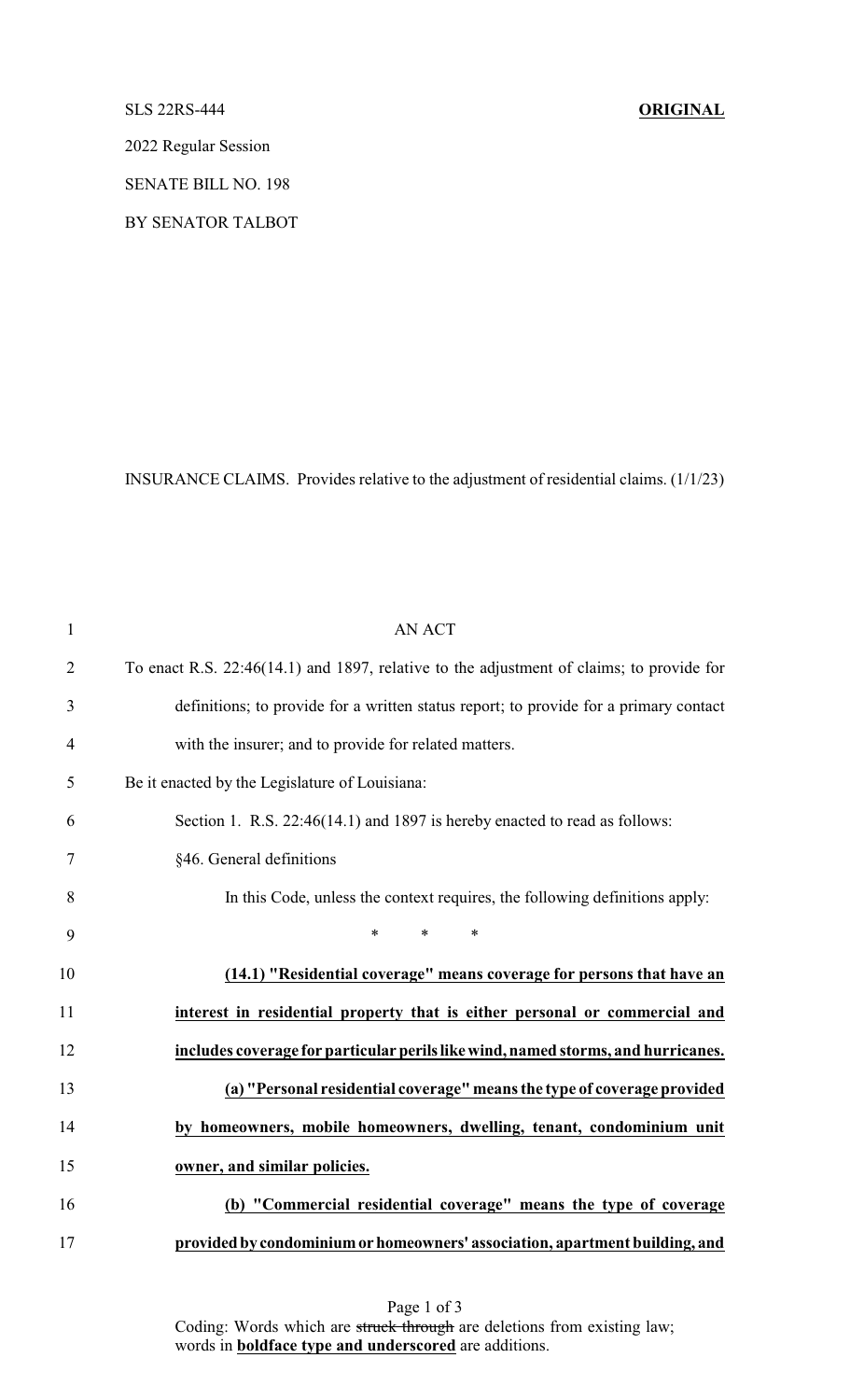| $\mathbf{1}$   | similar policies.                                                                 |
|----------------|-----------------------------------------------------------------------------------|
| $\overline{2}$ | $\ast$<br>$\ast$<br>$\ast$                                                        |
| 3              | §1897. Adjuster communications                                                    |
| 4              | A. For an insurance claim that arises out of a state of emergency or              |
| 5              | disaster declared pursuant to R.S. 29:724, and the insurer within a six-month     |
| 6              | period assigns a third or subsequent claims adjuster to be primarily responsible  |
| 7              | for the insurance claim, the insurer shall provide the insured in a timely manner |
| 8              | all of the following:                                                             |
| 9              | (1) A written status report that shall include at least the following:            |
| 10             | (a) A summary of any decisions or actions that are substantially related          |
| 11             | to the disposition of the claim.                                                  |
| 12             | (b) The dollar amount of coverage for losses to structures or contents.           |
| 13             | (c) The undisputed dollar amount of losses to structures or contents.             |
| 14             | (d) If the insurer has or intends to retain or consult design or                  |
| 15             | construction professionals.                                                       |
| 16             | (e) All items of dispute.                                                         |
| 17             | (2) A primary contact for the insured.                                            |
| 18             | (3) Two or more direct means of communications with the primary                   |
| 19             | contact.                                                                          |
| 20             | B. "Primary contact" in Paragraph $(A)(2)$ of this Section means an               |
| 21             | adjuster or team employed as a member or members of the insurer's staff who       |
| 22             | are knowledgeable about the claim. Once assigned, the primary contact shall       |
| 23             | remain assigned to the insured's claim until the insurer closes the claim or a    |
| 24             | party files suit on the claim. The designation of a primary contact shall not     |
| 25             | preclude other claims personnel, vendors, or professionals, including clerical    |
| 26             | staff members, and call center staff members from working on portions of the      |
| 27             | insured's claim.                                                                  |
| 28             | C. If the insured needs additional information the insurer shall ensure           |
| 29             | that the primary contact refers and transfers the insured to the appropriate      |